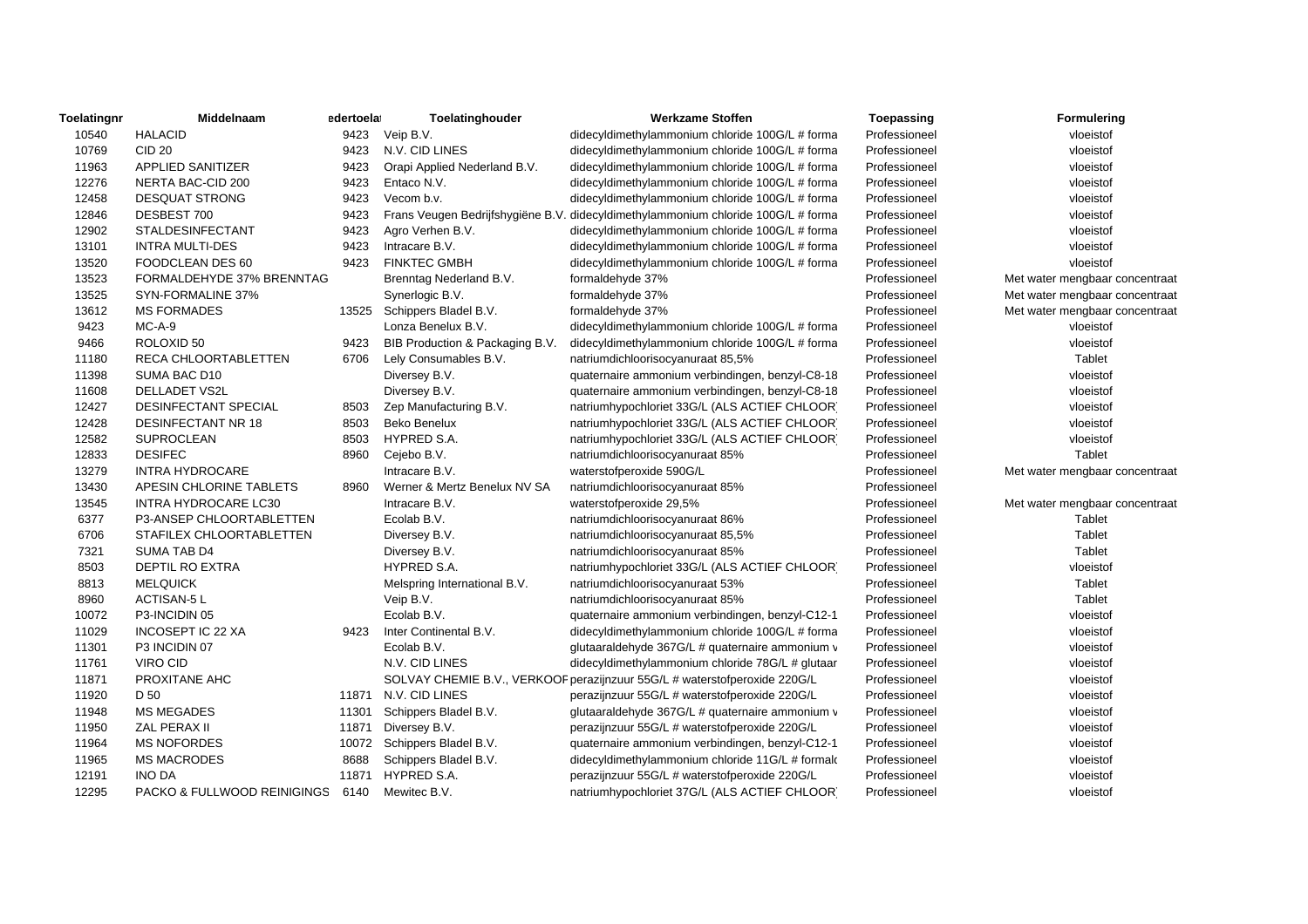| 12450 | <b>AGRI DES</b>                            | 11761 | Diversey B.V.                                                      | didecyldimethylammonium chloride 78G/L # glutaar                                | Professioneel             | vloeistof                      |
|-------|--------------------------------------------|-------|--------------------------------------------------------------------|---------------------------------------------------------------------------------|---------------------------|--------------------------------|
| 12831 | <b>DESINFECTOR PLUS</b>                    | 9423  | Vossen Laboratories Int. B.V.                                      | didecyldimethylammonium chloride 100G/L # forma                                 | Professioneel             | vloeistof                      |
| 13486 | <b>HOOF-FIT BATH</b>                       |       | Intracare B.V.                                                     | N-(3-aminopropyl)-N-dodecylpropaan-1,3-diamine 1                                | Professioneel             | Met water mengbaar concentraat |
| 13491 | DESBEST 300                                | 11871 |                                                                    | Frans Veugen Bedrijfshygiëne B.V. perazijnzuur 55G/L # waterstofperoxide 220G/L | Professioneel             | vloeistof                      |
| 13498 | <b>HYPRA'ZUR</b>                           |       | HYPRED S.A.                                                        | natrium percarbonaat 44% # tetra-acetylethyleendia                              | Professioneel             | Wateroplosbaar poeder          |
| 13500 | <b>AUXILIUM BARRIER, COMPONENT 1&amp;2</b> |       | Inon B.V.                                                          | L- $(+)$ -melkzuur 2,64% # natriumchloriet 0,64%                                | Professioneel             | Diversen                       |
| 13501 | <b>AUXILIUM SPRINT, COMPONENT 1&amp;2</b>  |       | Inon B.V.                                                          | L- $(+)$ -melkzuur 2,64% # natriumchloriet 0,64%                                | Professioneel             | Diversen                       |
| 13503 | <b>GOLDEN MIX</b>                          |       | HYPRED S.A.                                                        | $L-(+)$ -melkzuur 5,16% # natriumchloriet 0,36%                                 | Professioneel             | Diversen                       |
| 13504 | <b>GREEN DIP</b>                           |       | Erri-Comfort A/S                                                   | L- $(+)$ -melkzuur 2,64% # natriumchloriet 0,64%                                | Professioneel             | Diversen                       |
| 13506 | <b>RISORSA BARRIER</b>                     |       | Agri Service Jeuken B.V.                                           | $L-(+)$ -melkzuur 2,6% # natriumchloriet 0,64%                                  | Professioneel             | Diversen                       |
| 13511 | <b>RISORSA EASY</b>                        |       | Agri Service Jeuken B.V.                                           | L-(+)-melkzuur 2,6% # natriumchloriet 0,64%                                     | Professioneel             | Diversen                       |
| 13512 | <b>RISORSA STRONG</b>                      |       | Agri Service Jeuken B.V.                                           | L-(+)-melkzuur 2,6% # natriumchloriet 0,64%                                     | Professioneel             | <b>Diversen</b>                |
| 8688  | P3-INCIDIN 03                              |       | Ecolab B.V.                                                        | didecyldimethylammonium chloride 11G/L # formal                                 | Professioneel             | vloeistof                      |
| 10400 | <b>HYGENIUS ULTRA</b>                      |       |                                                                    | DELAVAL INTERNATIONAL AB, B natriumhypochloriet 36G/L (ALS ACTIEF CHLOOR)       | Professioneel             | vloeistof                      |
| 10662 | DELAVAL CHLOORTABLETTEN                    | 6377  | DeLaval                                                            | natriumdichloorisocyanuraat 86%                                                 | Professioneel             | Tablet                         |
| 10750 | <b>PUREMEL NP</b>                          |       | Ecolab B.V.                                                        | natriumhypochloriet 43G/L (ALS ACTIEF CHLOOR)                                   | Professioneel             | vloeistof                      |
| 10906 | KLEENCARE CN 6344                          | 8600  | Ecolab B.V.                                                        | natriumhypochloriet 45G/L (ALS ACTIEF CHLOOR)                                   | Professioneel             | vloeistof                      |
| 11207 | <b>WESTFALIASURGE M</b>                    | 8600  | Farm Technologies Noord                                            | natriumhypochloriet 45G/L (ALS ACTIEF CHLOOR)                                   | Professioneel             | vloeistof                      |
| 11286 | DELCO ALKALISCH NP                         | 10750 | Ecolab B.V.                                                        | natriumhypochloriet 43G/L (ALS ACTIEF CHLOOR)                                   | Professioneel             | vloeistof                      |
| 11435 | DIVOSAN EXTRA                              |       | Diversey B.V.                                                      | didecyldimethylammonium chloride 102G/L                                         | Professioneel             | vloeistof                      |
| 11477 | <b>COMBINAT</b>                            | 10620 | Diversey B.V.                                                      | natriumhypochloriet 45G/L (ALS ACTIEF CHLOOR)                                   | Professioneel             | vloeistof                      |
| 11482 | <b>ALFA PLUS</b>                           |       | DeLaval                                                            | natriumdichloorisocyanuraat 9,2%                                                | Professioneel             | Wateroplosbaar poeder          |
| 11929 | DELAVAL ALKALI 1+ CONC.                    |       | 11482 DELAVAL INTERNATIONAL AB, B natriumdichloorisocyanuraat 9,2% |                                                                                 | Professioneel             | Wateroplosbaar poeder          |
| 12043 | <b>HYGENIUS BASIX</b>                      |       |                                                                    | DELAVAL INTERNATIONAL AB, B natriumhypochloriet 38,3G/L (ALS ACTIEF CHLOO       | Professioneel             | vloeistof                      |
| 12095 | <b>HYPROCLOR ED</b>                        |       | HYPRED S.A.                                                        | natriumhypochloriet 66,3G/L (ALS ACTIEF CHLOO                                   | Professioneel             | Met water mengbaar concentraat |
| 12164 | DM CID                                     |       | N.V. CID LINES                                                     | natriumhypochloriet 45,6G/L (ALS ACTIEF CHLOO                                   | Professioneel             | vloeistof                      |
| 12186 | <b>DUAL-CIP</b>                            |       | Diversey B.V.                                                      | salicylzuur 0,38G/L                                                             | ssioneel & Niet-professio | Met water mengbaar concentraat |
| 12358 | <b>ALKLOR SB</b>                           | 12095 | HYPRED S.A.                                                        | natriumhypochloriet 66,3G/L (ALS ACTIEF CHLOO                                   | Professioneel             | vloeistof                      |
| 12436 | SAC SENIOR DA                              | 8600  | SAC Nederland B.V.                                                 | natriumhypochloriet 45G/L (ALS ACTIEF CHLOOR)                                   | Professioneel             | vloeistof                      |
| 12440 | <b>AGIB BLAUW</b>                          | 12164 | Agib B.V.                                                          | natriumhypochloriet 45,6G/L (ALS ACTIEF CHLOO                                   | Professioneel             | vloeistof                      |
| 12448 | <b>BURKA REINIGINGSMIDDEL</b>              | 12095 | Burggraaff O.G. B.V.                                               | natriumhypochloriet 66,3G/L (ALS ACTIEF CHLOO                                   | Professioneel             | vloeistof                      |
| 12466 | STAFILEX COMBI VLOEIBAAR                   | 10620 | Diversey B.V.                                                      | natriumhypochloriet 45G/L (ALS ACTIEF CHLOOR)                                   | Professioneel             | vloeistof                      |
| 12583 | <b>MEPA CLEAN</b>                          | 6140  | Ecolab B.V.                                                        | natriumhypochloriet 37G/L (ALS ACTIEF CHLOOR)                                   | Professioneel             | vloeistof                      |
| 12731 | <b>ANTEC HYPEROX</b>                       |       | ANTEC INTERNATIONAL LTD.                                           | perazijnzuur 56G/L # waterstofperoxide 280G/L                                   | Professioneel             | Met water mengbaar concentraat |
| 12759 | SUMA D4 CONC                               | 11435 | Diversey B.V.                                                      | didecyldimethylammonium chloride 102G/L                                         | Professioneel             | vloeistof                      |
| 12803 | UNIVERSAL ALKALI                           | 12043 |                                                                    | DELAVAL INTERNATIONAL AB, B natriumhypochloriet 38,3G/L (ALS ACTIEF CHLOO       | Professioneel             | vloeistof                      |
| 12804 | UNIVERSAL ALKALI PLUS                      | 10400 |                                                                    | DELAVAL INTERNATIONAL AB, B natriumhypochloriet 36G/L (ALS ACTIEF CHLOOR)       | Professioneel             | vloeistof                      |
| 12808 | UNIQUE CLEAN                               | 12095 | HYPRED S.A.                                                        | natriumhypochloriet 66,3G/L (ALS ACTIEF CHLOO                                   | Professioneel             | Met water mengbaar concentraat |
| 12812 | RADIKAAL PLUS                              | 6809  | Sanomat B.V.                                                       | natriumhypochloriet 33G/L (ALS ACTIEF CHLOOR)                                   | Professioneel             | vloeistof                      |
| 12830 | CHLORALK-N                                 | 12164 | Orapi Applied Nederland B.V.                                       | natriumhypochloriet 45,6G/L (ALS ACTIEF CHLOO                                   | Professioneel             | vloeistof                      |
| 12870 | MUSSANA T-CLEAN                            | 6809  |                                                                    | CHEMISCHE FABRIK DR. WEIGEI natriumhypochloriet 33G/L (ALS ACTIEF CHLOOR)       | Professioneel             | vloeistof                      |
| 12872 | MS SYS CLEAN ALK                           | 6140  | Ecolab B.V.                                                        | natriumhypochloriet 37G/L (ALS ACTIEF CHLOOR)                                   | Professioneel             | vloeistof                      |
| 13015 | <b>KICKSTART</b>                           |       | <b>CID Lines SA</b>                                                | perazijnzuur 50G/L # waterstofperoxide 300G/L                                   | Professioneel             | Met water mengbaar concentraat |